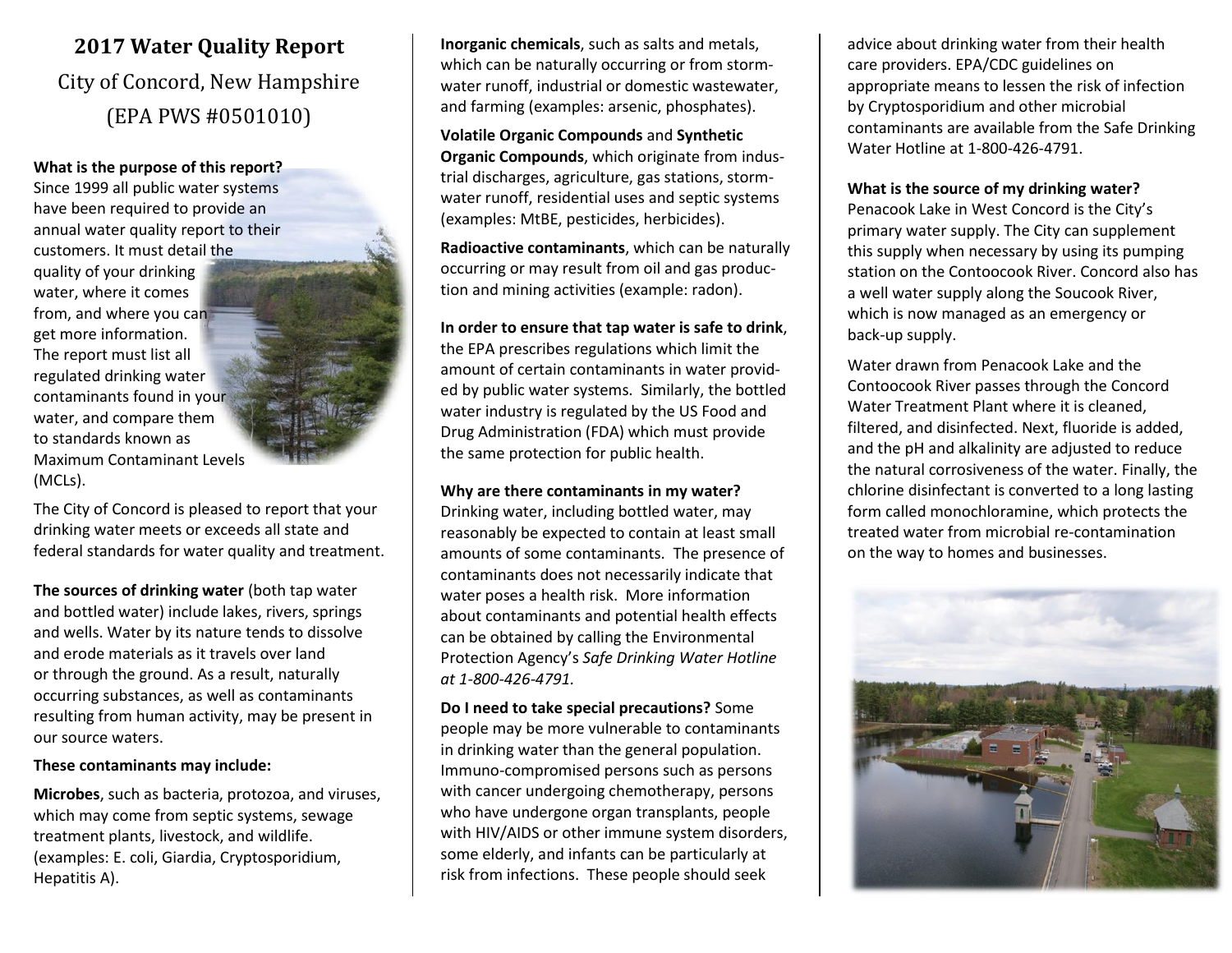# **System Name: City of Concord, NH EPA ID: 0501010**

# **Results of 2016 Water Quality Testing**

All tests were done during 2016 unless otherwise indicated.

# **Table 1. Hutchins Street Water Treatment Plant – Penacook Lake**

**SUBSTANCES FOUND:**

| Substance<br>(Date Tested)          | Level<br><b>Measured</b>                                 |                                        | <b>MCL</b>                                                           | <b>Meets</b><br><b>MCLG</b><br>Limits? |            | <b>Likely Source</b>                                                                                                         |  |
|-------------------------------------|----------------------------------------------------------|----------------------------------------|----------------------------------------------------------------------|----------------------------------------|------------|------------------------------------------------------------------------------------------------------------------------------|--|
| <b>Barium</b>                       | <b>Highest Measurement:</b>                              | $0.005$ mg/L                           | $2$ mg/L                                                             | $2$ mg/L                               | <b>YES</b> | Erosion of natural deposits.                                                                                                 |  |
| Chloramines                         | Average:<br>Range of Measurements:                       | $2.1 \text{ mg/L}$<br>$1.8 - 2.7$ mg/L | MRDL: 4 mg/L                                                         | MRDLG:<br>4 mg/L                       | <b>YES</b> | Water additive used to control microbes.                                                                                     |  |
| Copper<br>(2014)                    | 90th Percentile:<br># above the AL:                      | $0.037$ mg/L<br>0 sites                | AL: 1.3 mg/L                                                         | 1.3 $mg/L$                             | <b>YES</b> | Corrosion of household plumbing systems;<br>erosion of natural deposits; leaching of wood<br>preservatives.                  |  |
| Fluoride                            | Average:<br>Range of Measurements:                       | $0.6$ mg/L<br>$0.5 - 0.7$ mg/L         | 4 mg/L                                                               | 4 mg/L                                 | <b>YES</b> | Erosion of natural deposits; water additive which<br>promotes strong teeth; waste from fertilizer and<br>aluminum factories. |  |
| Lead<br>(2014)                      | 90th Percentile:<br># above the AL:                      | 1 $\mu$ g/L<br>0 sites                 | AL: 15 µg/L                                                          | $0 \mu g/L$                            | <b>YES</b> | Corrosion of household plumbing systems,<br>erosion of natural deposits.                                                     |  |
| Compliance<br>Gross Alpha           | <b>Highest Measurement:</b>                              | $0.2$ pCi/L                            | 15 pCi/L                                                             | 0 pCi/L                                | <b>YES</b> | Erosion of natural deposits.                                                                                                 |  |
| Combined<br>Radium 226, 228         | <b>Highest Measurement:</b>                              | $0.9$ pCi/L                            | 5 pCi/L                                                              | 0 pCi/L                                | <b>YES</b> | Erosion of natural deposits.                                                                                                 |  |
| Total<br>Organic Carbon<br>(TOC)    | Average % Removal:<br>Range of % Removal:                | 39%<br>34% - 46%                       | TT: minimum removal is<br>26%, or must meet alternate<br>criteria.   | n/a                                    | <b>YES</b> | Naturally present in surface waters.                                                                                         |  |
| Total Haloacetic<br>Acids (HAA5s)   | <b>Highest Annual Average:</b><br>Range of Measurements: | $24 \mu g/L$<br>$12 - 38$ µg/L         | Annual Average<br>60 µg/L.                                           | n/a                                    | <b>YES</b> | By-product of drinking water disinfection with<br>chlorine.                                                                  |  |
| Total<br>Trihalomethanes<br>(TTHMs) | <b>Highest Annual Average:</b><br>Range of Measurements: | $34 \mu g/L$<br>$22 - 44$ µg/L         | Annual Average<br>80 µg/L.                                           | n/a                                    | <b>YES</b> | By-product of drinking water disinfection with<br>chlorine.                                                                  |  |
| Turbidity                           | <b>Highest Measurement:</b><br>Lowest Monthly % OK:      | 0.19 NTU<br>100%                       | TT: maximum of 1 NTU<br>and at least<br>95% of tests $\leq$ 0.3 NTU. | n/a                                    | <b>YES</b> | Soil runoff.                                                                                                                 |  |

What is Turbidity? Why do we measure it? It is a measure of the cloudiness of water. Surface water systems monitor turbidity because it is a good indicator of water quality and thus helps measure the effectiveness of the treatment process.

**A Message About Fluoride:** "Your public water supply is fluoridated. According to the Centers for Disease Control and Prevention, if your child under the age of 6 months is exclusively consuming infant formula reconstituted with fluoridated water, there may be an increased chance of dental fluorosis. Consult your child's health care provider for more information."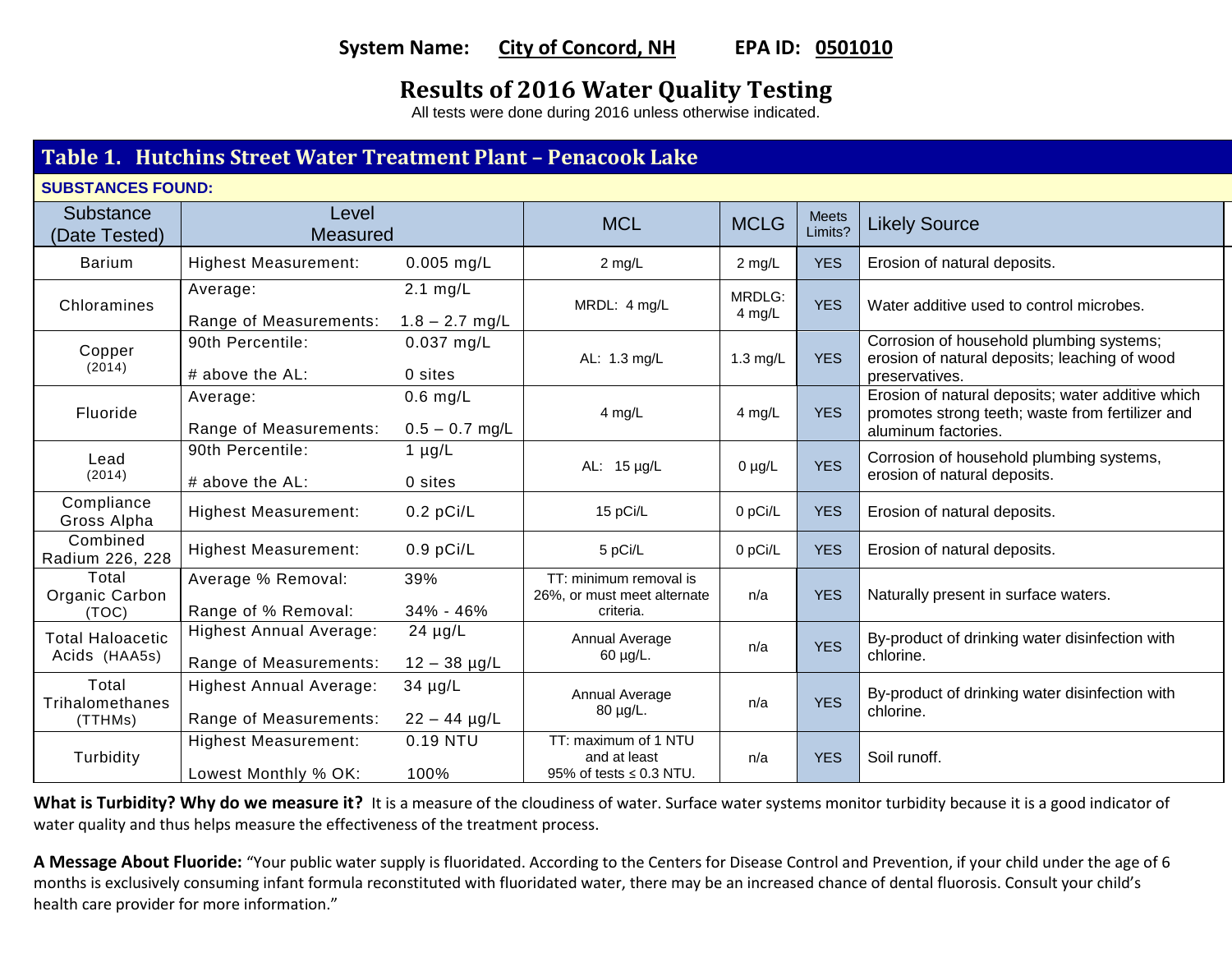# **Table 2. Sanders Station Wells – emergency use only**

#### **SUBSTANCES FOUND:**

| Substance<br>(Date Tested)    | Level<br><b>Measured</b> |                                         | <b>MCL</b>    | <b>MCLG</b>   | <b>Meets</b><br>Limits? | <b>Likely Source</b>                                                                            |
|-------------------------------|--------------------------|-----------------------------------------|---------------|---------------|-------------------------|-------------------------------------------------------------------------------------------------|
| <b>Barium</b><br>(2014, 2015) | Average:<br>Range:       | $0.004$ mg/L<br>$0.002 - 0.005$ mg/L    | $2$ mg/L      | $2$ mg/L      | <b>YES</b>              | Erosion of natural deposits; discharge of drilling<br>wastes; discharge from metal refineries.  |
| Chromium<br>(2014, 2015)      | Average:<br>Range:       | $\mu$ g/L<br>$< 1 - 2$ µg/L             | $100 \mu g/L$ | $100 \mu g/L$ | <b>YES</b>              | Erosion of natural deposits; discharge from steel<br>and pulp mills.                            |
| Nitrate<br>(as Nitrogen)      | Average:<br>Range:       | $0.4$ mg/L<br>$< 0.5 - 1.6$ mg/L        | 10 mg/ $L$    | 10 mg/L       | <b>YES</b>              | Runoff from fertilizer use; leaching from septic<br>tanks, sewage; erosion of natural deposits. |
| Compliance<br>Gross Alpha     | Average:<br>Range:       | $0.7$ pCi/L<br>Not Detected - 1.8 pCi/L | 15 pCi/L      | 0 pCi/L       | <b>YES</b>              | Erosion of natural deposits.                                                                    |
| Combined<br>Radium            | Average:<br>Range:       | $0.4$ pCi/L<br>$0.2 - 0.5$ pCi/L        | 5 pCi/L       | 0 pCi/L       | <b>YES</b>              | Erosion of natural deposits.                                                                    |

| 2013 Unregulated Contaminant Monitoring Rule |                |                     |  |  |  |
|----------------------------------------------|----------------|---------------------|--|--|--|
| Substance                                    | Level Measured |                     |  |  |  |
| Chlorate                                     | Average:       | 295.3 µg/L          |  |  |  |
| (2013)                                       | Range:         | $78.0 - 614.6$ µg/L |  |  |  |
| Strontium                                    | Average:       | $35.7 \mu g/L$      |  |  |  |
| (2013)                                       | Range:         | $32.4 - 38.6$ µg/L  |  |  |  |

| Substance                 | Average Level Measured                    |
|---------------------------|-------------------------------------------|
| Sulfate                   | $7 \text{ mg/L}$                          |
| Chloride                  | $26 \text{ mg/L}$                         |
| Sodium                    | 26 mg/L                                   |
| Iron                      | $< 0.05$ mg/L                             |
| Manganese                 | 0.005 mg/L                                |
| Hardness                  | 16 mg/L (as calcium carbonate) Very Soft! |
| Calcium                   | 4.6 mg/L                                  |
| рH                        | 9.2 units                                 |
| Alkalinity                | 24 mg/L (as calcium carbonate)            |
| <b>Perfluorochemicals</b> | <b>Levels Measured</b>                    |
| <b>PFOA</b>               | Not detected                              |
| <b>PFOS</b>               | Not detected                              |
| <b>PFBS</b>               | Not detected                              |
| <b>PFHpA</b>              | Not detected                              |
| <b>PFHxS</b>              | Not detected                              |
| <b>PFNA</b>               | Not detected                              |

**What is the Unregulated Contaminant Monitoring Rule ?** The EPA is required to monitor for new substances that have the potential to become problems in drinking water. The agency compiles a list of such substances that warrant further investigation. Under the UCMR, public water systems nationwide test for the new list every five years. EPA uses the results to determine if additional drinking water regulations are needed. During the 2013 UCMR, Concord found the two substances shown here. The EPA will announce whether these substances will need to be addressed in some way. A fourth round of the UCMR will begin in 2018.

**Additional Testing:** An obscure group of chemicals called perfluorochemicals (PFCs) made news beginning in March of 2016 when Saint-Gobain Performance Plastics found Perfluorooctanoic Acid (PFOA) in wells within their Merrimack, NH facility and self-reported to the NH Department of Environmental Services. The ensuing investigation confirmed low levels of the contaminant in the area. NHDES has set a Health Advisory level at 70 Parts Per Trillion (ppt). The City of Concord has tested its drinking water for all 8 PFCs, first in 2013 and again in April of 2016. No PFCs have been found.

**We want you to know this about Lead:** If present, elevated levels of lead can cause serious health problems, especially for pregnant women and young children. Lead in drinking water is primarily from materials and components associated with service lines and home plumbing. The Concord Water System is responsible for high quality drinking water, but cannot control the variety of materials used in your plumbing components. When your water has been sitting for several hours, you can minimize the potential for lead exposure by flushing cold water from your tap for at least 30 seconds before using the water for drinking or cooking. Do not use hot water for drinking and cooking. If you are concerned about lead in your water, you may wish to have your water tested. Information on lead in drinking water, testing methods, and steps you can take to minimize exposure is available from the Safe Drinking Water Hotline or a[t http://water.epa.gov/drink/info/lead/index.cfm](http://water.epa.gov/drink/info/lead/index.cfm)